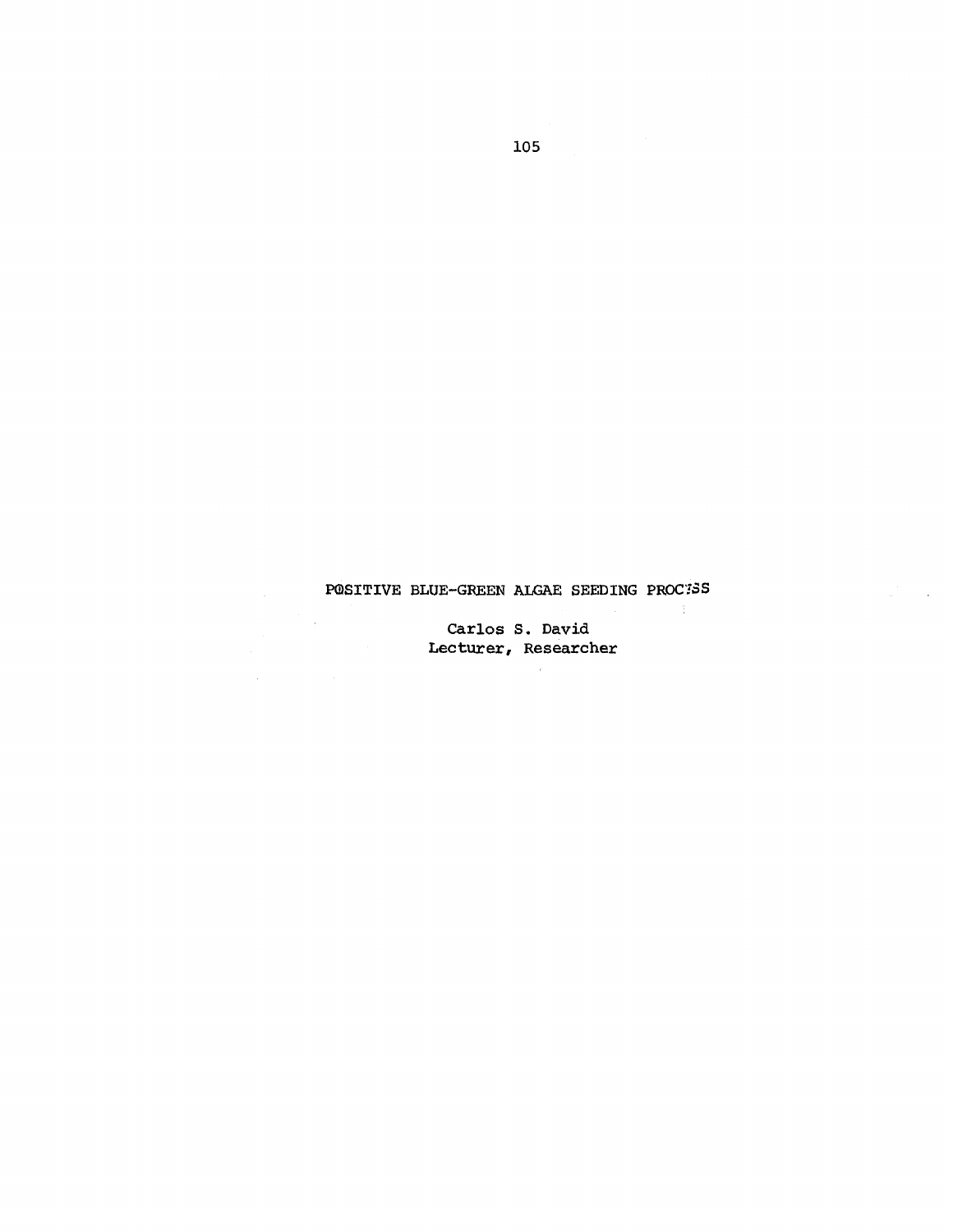## POSITIVE BLUE-GREEN ALGAE SEEDING PROCESS (Philippine Patent Pending Process 1978)

## Carlos S. David

This seeding process was devised by the author to effect an even dispersion of blue-green algal cells in the desired suspension media which contain all the known macro and micro nutrients necessary. for optimum plant growth.

The seeding operation must be done mechanically as any other process will prove to be too arduous and time consuming. The desiccation of the blue-green cell mass is of primary importance and it requires the use of a special water pump for thorough dispersion.

This operation accomplishes three advantages:

1. The original seed mass when broken up will cover a greater area thus serving and acting as the benthic algal base;

The pseudo-vacoules of blue green algae or phytoplankton are either oil- or gas-filled and act as floatation device for these plants. When deflated or collapsed, they sink and form part of the benthic stratum re-surfacing when the vacoules are again filled with gas or oil. This is brought about by the process of photosynthesis and/or the increase in water temperature.

2. The original cells when desiccated are given optimum opportunity for growth for the whole cell area is exposed in the suspension media which contains all the nutrients required for optimum growth.

3. Aeration is effected simultaneously. Oxygen is introduced while carbon dioxide is reduced. Seeding is best during the evening or late afternoon at the stage when phtosynthesis is reversed, imbibing oxygen and releasing carbon dioxide. The plants having been released in the water containing supersaturated oxygen are given the optimum factors for survival and growth.

In the experiments I have conducted, this procedure resulted in time saving. If it took me 28-40 days under the traditional method to grow the food for the fish, this method needed only anout 16-24 days or a saving of at least 40 percent of food growing thme.

More research is required as many other factors must be considered. The seeding site and its physical and chemical parameters must be considered and monitored to produce optimum algal growth.